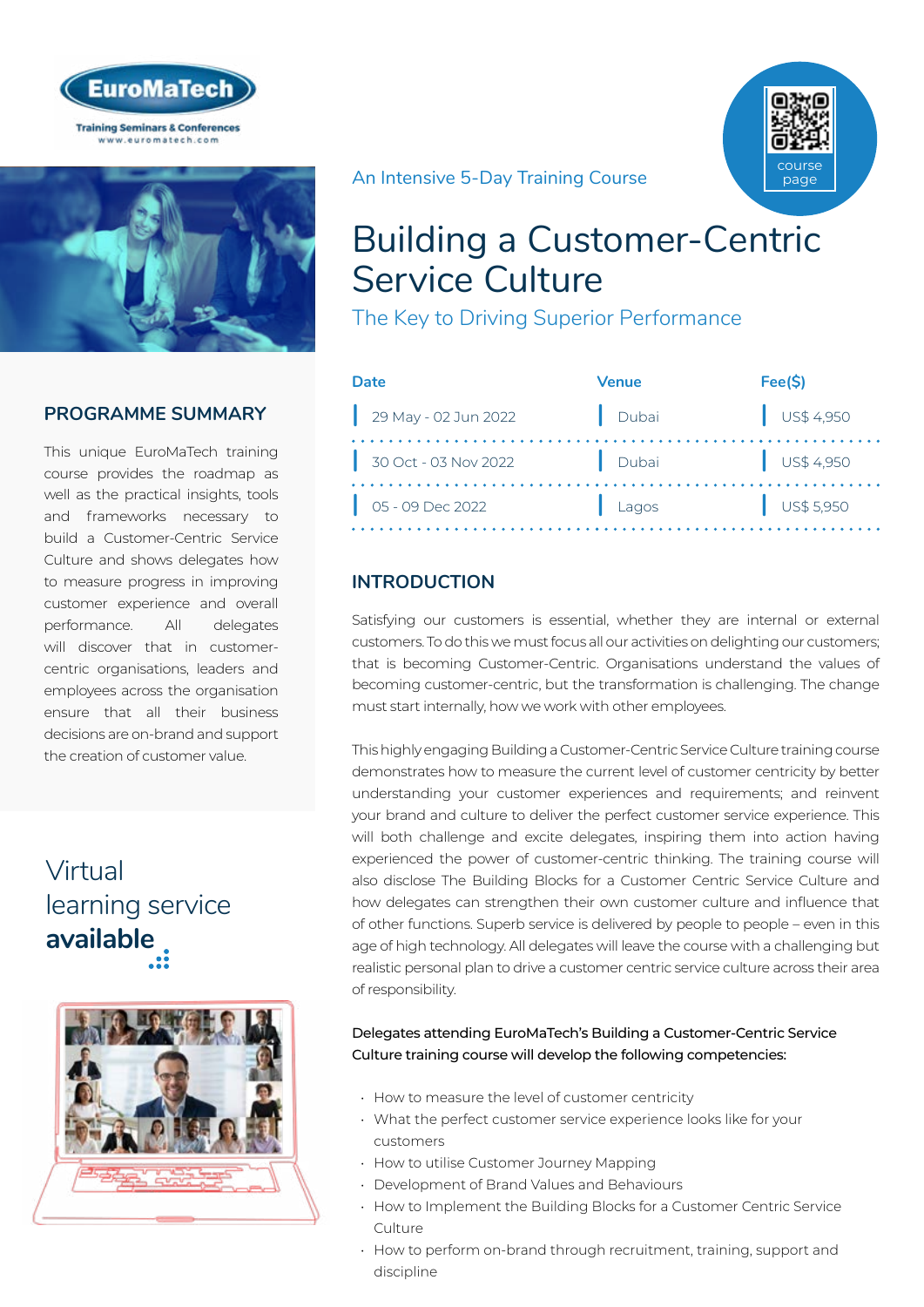## **TRAINING METHODOLOGY**

The Building a Customer-Centric Service Culture training course will use a variety of proven adult learning techniques to ensure maximum understanding, comprehension and retention of the information presented. This includes delegate participation through a combination of group discussion, practical exercises, videos, role-play sessions, case studies, breakout sessions and other activities. The comprehensive course manual has been designed to be practical, easy to use, and facilitate learning as well as being a useful future reference.

## **In-house Training**

EuroMaTech is capable of conducting this training programme exclusively for your delegates. Please e-mail us on inhouse@euromatech.ae for further information and/or to receive a comprehensive proposal.



**Email Address:** info@euromatech.ae

**Website:** www.euromatech.com

### **WHO SHOULD ATTEND**

The Building a Customer-Centric Service Culture training course is essential for all management, supervisory staff and professionals who wish to understand about this exciting subject and help to build a Customer-Centric Service Culture in their own organisation.

#### This course is suitable to a wide range of professionals but will greatly benefit:

- Function and Department Heads
- Supervisors
- Customer Service Managers
- Customer Service Team Leaders and Supervisors
- Account Managers
- Sales Managers
- Marketing Professionals
- Customer Service Professionals
- Sales Account Managers
- Sales Professionals

## **PROGRAMME OBJECTIVES**

EuroMaTech's Building a Customer-Centric Service Culture training course aims to help participants achieve the following objectives:

- Improve the customer experience within their organisation
- Help develop a customer-centric service culture
- Develop, implement, train and monitor brand experience behaviours
- Challenge how customer centricity is delivered by existing strategy and how it drives superior performance
- Develop a customer-focused mindset for continuous improvement
- Produce a personal service improvement action plan

## **QUALITY CERTIFICATIONS & ACCREDITATIONS**

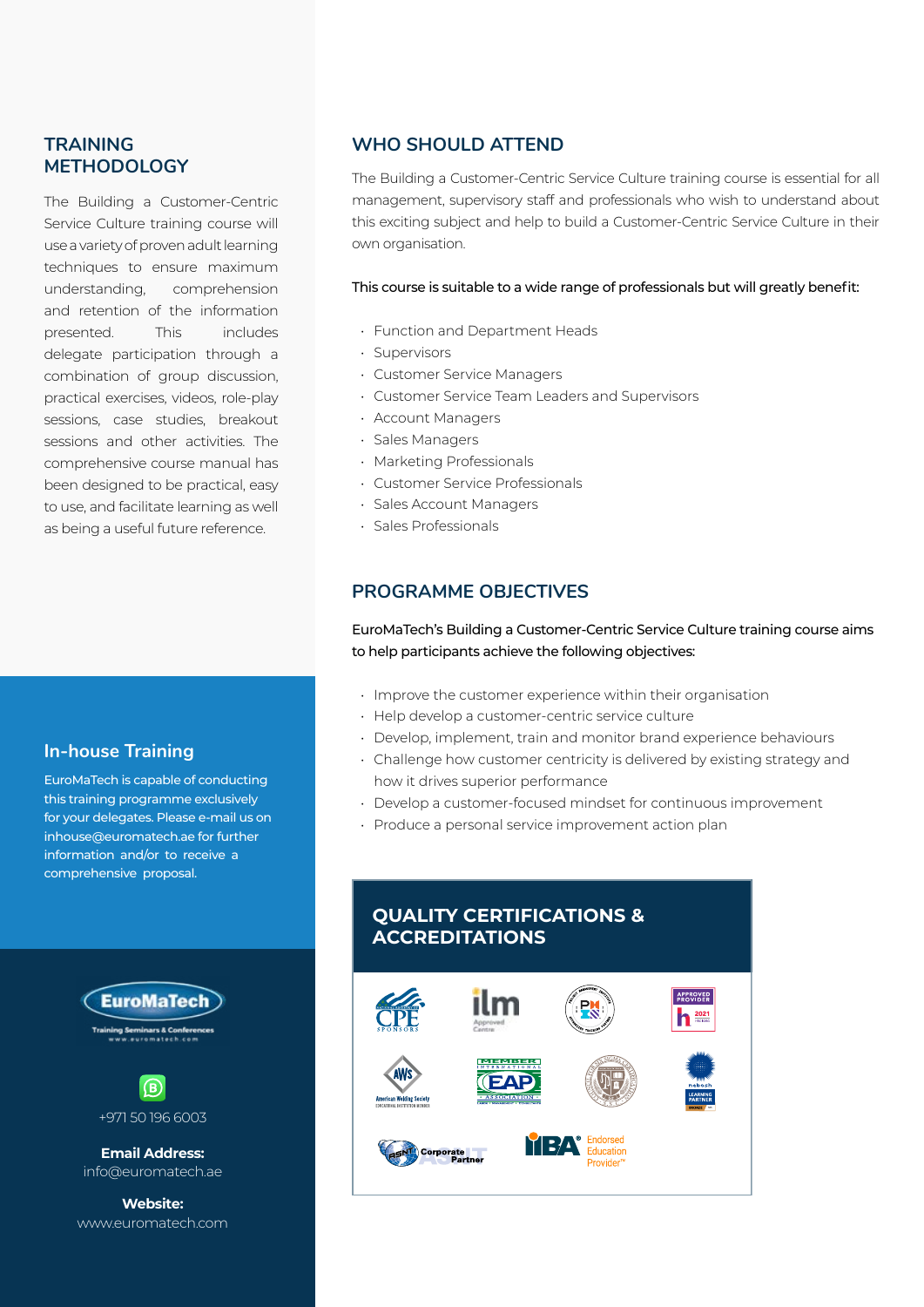# **COURSE OUTLINE**



## **Day 3**

#### The Building Blocks for a Customer-Centric Service **Culture**

- Communication:
	- » Starting with vision and values
	- » Communication consistency to build trust and passion
	- » Share feedback customers, suppliers and employees
	- » Communicate how you are acting on feedback
- Skills:
	- » Examining competency requirements
	- » Ensure proficiency in technical and soft skills
	- » Using good judgment in all situations – always do right by the customer
- Accountability
	- » What gets rewarded gets
	- done
	- » Developing and aligning to culture and feedback metrics
	- » Risk tolerance and penalties
- Systems
	- » Making it easier and nicer for customers to use your solutions
	- » Customer centric policies, procedures and tools
	- » You need more than CRM, on its own CRM will fail
	- » Using technology to share customer stories
	- » A robust customer complaint system

# **Day 1**

#### Understanding Your Customer **Experience**

- Defining your current customer service culture
- Measuring the level of customer centricity
- Intuition is not acceptable. Decisions must be made using quantitative data
- How does your organisation rate on customer centricity? Do your customers agree?
- What does the perfect service experience look like for your customers?
- Customer Journey Mapping key to understanding your customer's experience
- Practical- self-assessment

# **Day 4**

#### Helping Your Employees to Deliver Superb Service

- Identify employee competencies that directly reflect brand values
- Getting the right people in place with the personality to match the desired culture
- Redesign and conduct recruitment and induction programs that reflect the customer centric vision, values and strategies
- Train, support, reinforce and discipline – soft skills, customer service expectations and core values
- Everyone must participate in the training, including leaders
- Customer centric workshops facilitated by senior leaders
- Facilitating cross-functional collaboration

# **Day 2**

#### Reinventing Your Customer **Experience**

- Primary and secondary motives for the new culture
- Vision and Values empty words?
- Developing Brand Values and Behaviours that determine how you do business with your customers and how your employees are managed
- The path to customer satisfaction, retention, advocacy and sustained revenue growth
- Measure customer centric culture progress against set targets
- Role Modelling the desired behaviours
- Building and maintaining customer and employee trust

# **Day 5**

#### Actions for You and Your Team to Become More Customer Centric

- Drive a customer experience culture across your area of responsibility
- Identify and implement significant changes in customer experiences
- Empower everyone to be a customer service leader
- Create customer advocates
- Develop visual tools to constantly reinforce brand values and behaviours
- Act on feedback through Service Improvement Action Teams
- Personal service improvement action plan